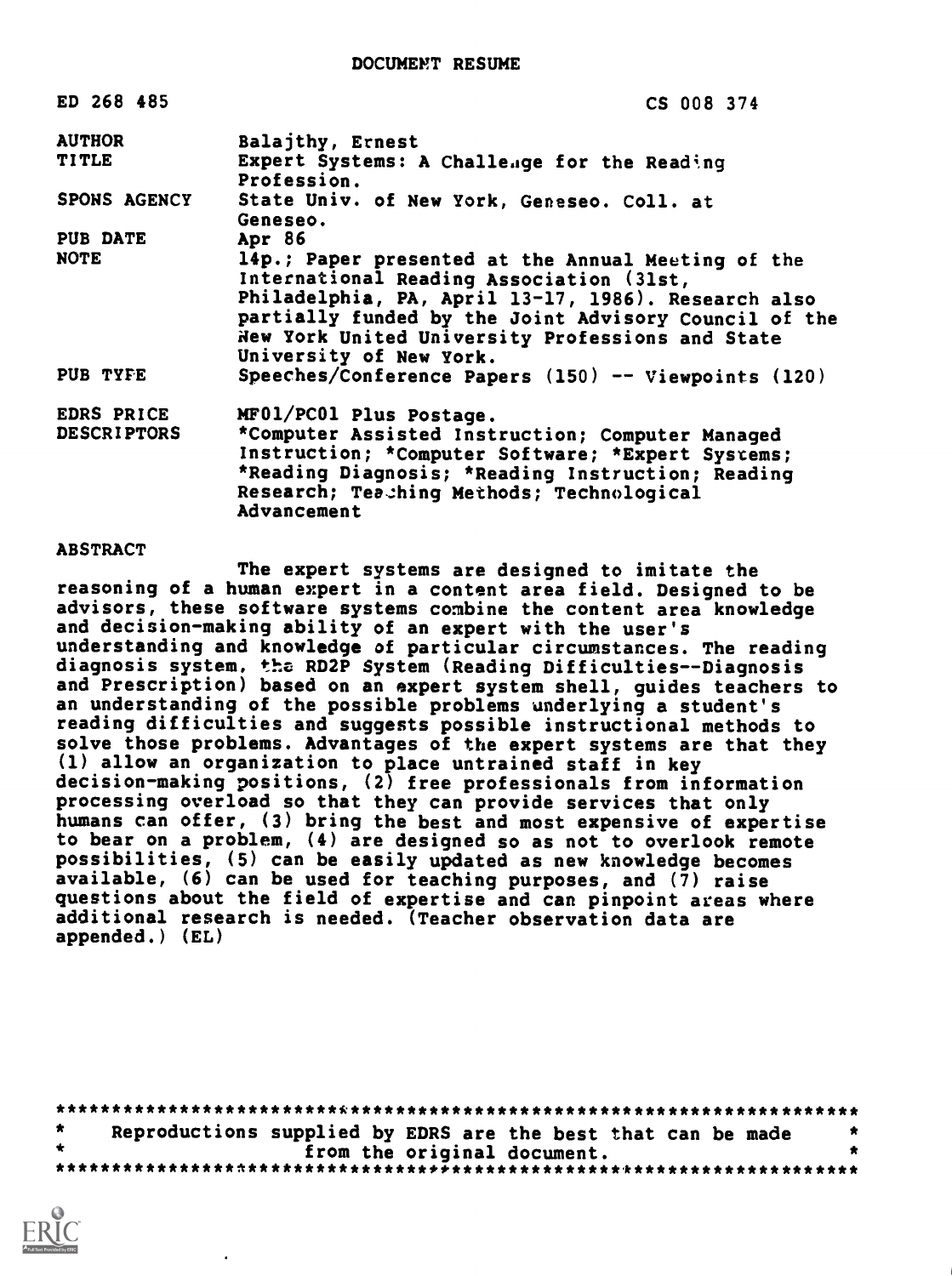U **S. DEPARTMENT OF EDUCATION**<br>Office of Educational Research and <del>Improvement</del> EDUCATIONAL RESOURCES INFORMATION

of this document has been reproduced as Yeived Irom the person or organization rg,<br>I. eiginating t<br>C. M nor changes have been made to incrinxe M not changes have been made to improve

' its of view or opinions stated in this docu

Thent do not hecessarily represent. This

208374

EXPERT SYSTEMS: A CHALLENGE FOR THE READING PROFESSION

Ernest Balajthv

Dept. of Elementary & Secondary

Education & Reading

State University of New York

at Geneseo

Geneseo, NY 14454

(o) 716-245-5259

Paper presented at the International Reading Association, Philadelphia, Peinsylvania, April, 1986.

The research reported in this paper was partially funded by the Geneseo Foundation (SUNY College at Geneseo, Geneseo, NY 14454). and by the Joint Advisory Council of the New York United University Professions and State University of New YorL.

BEST COPY AVAILABLE

"PERMISSION TO REPRODUCE THIS MATERIAL HAS BEEN GRANTED BY

Ernest Balajthy, Jr.

1

2 TO THE EDUCATIONAL RESOURCES INFORMATION CENTER (ERIC)."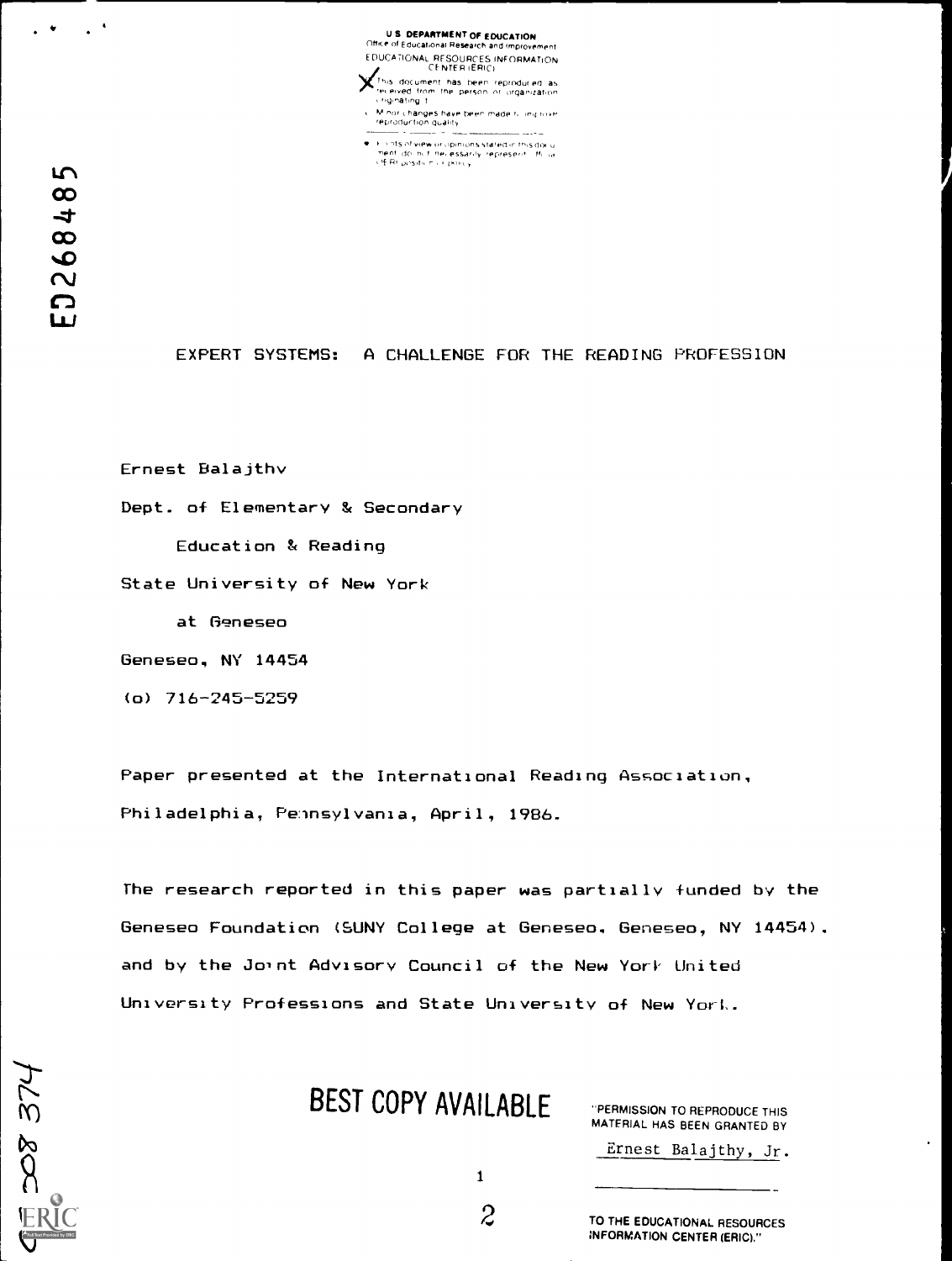While much of the research in artificial intelligence is of a theoretical nature at present, within the past ten years a variety of program systens based on AI principles have achieved a more practical status. Th; ost obvious practical application at present is the so-called "expert system," a software system designed to imitate the reasoning of a human expert in a content area field.

#### What is an Expert System

Expert systems are designed as advisors. These systems combine the content area knowledge and decision-making ability of an expert with the user's understanding and knowledge of particular circumstances. A reading diagnostic expert system, for example, would contain the diagnostic knowledge and decisionmaking policies of one or more expert clinicians. Classroom teachers could use their knowledge of students with reading problems as the basis for a "consultation" with the expert system. The system would ask questions of the teachers to obtain information on the students' attitudes and achievement. It would then use this information to draw diagnostic and presLriptive conclusions about the students.

MYCIN is one of the most well -known of early expert systems. Designed at Stanford University. MYCIN consults with physicians to diagnose infectious diseases. It first as's questions of the user about the patient's symptoms. A complex " on of rules



 $\overline{2}$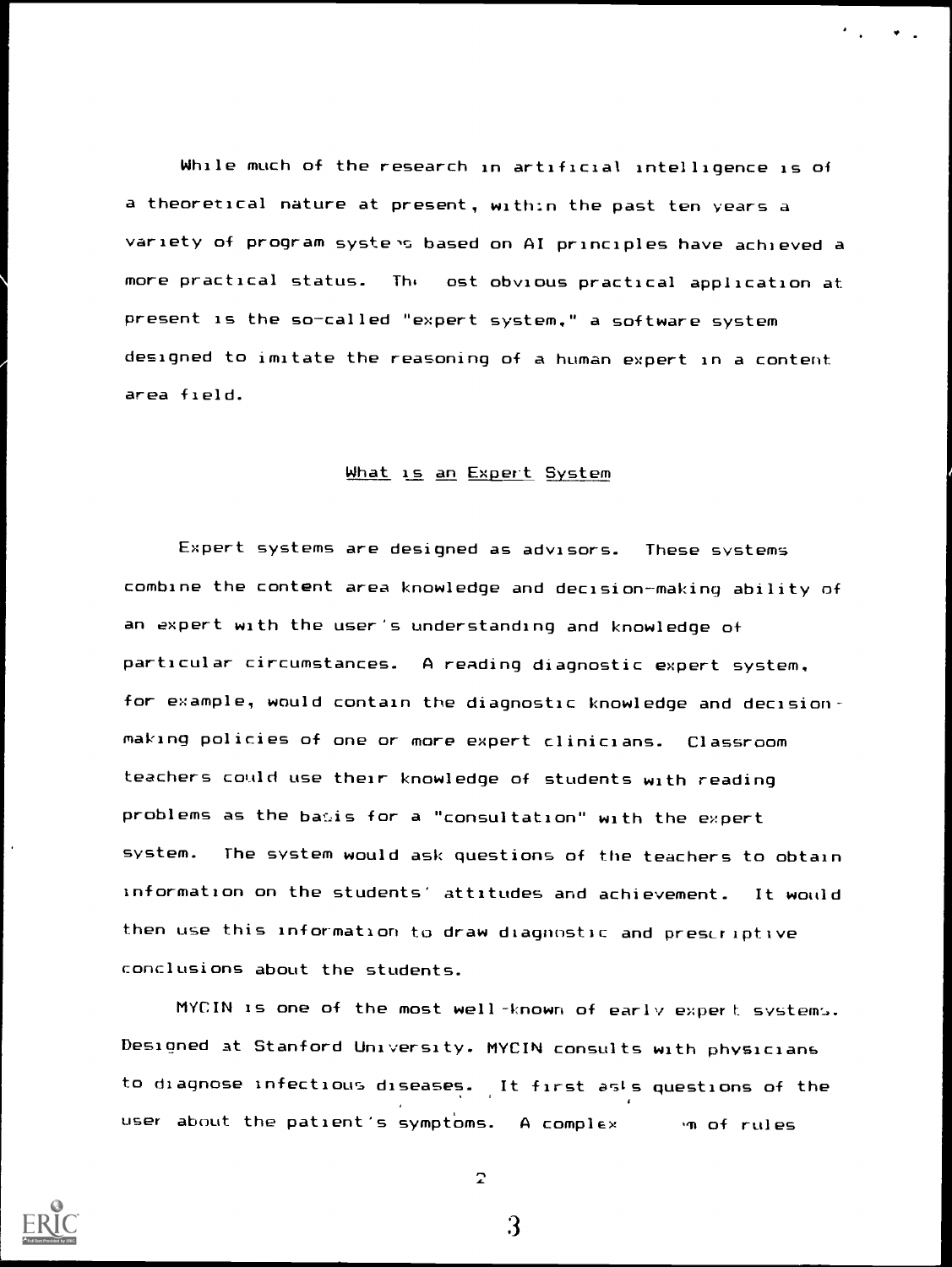about infectious diseases, their causes and cures, is used to deduce relationships and draw conclusions as to possible treatments. Other expert systems have been constructed to make decisions about spectroscopic analysis of molecular structure, mineral exploration, and vision problems.

Until recently, applications of expert system technology within the field of education have been very limited due to the cost of program design and construction. Within the past few years, however, researchers in AI have developed expert system shells which have greatly simplified the process of construction these systems. A shell program is a tool for building an expert system. Some require no knowledge of programming at all. The Insight system, for example, allows a teacher or reading speciali ;t to use a word processor to input all inforriation in standard English form. The program automatically converts the information into a form which is usable by the decision-making operations of the system.

#### How Might a Reading Diagnostic Expert System Operate?

The RD2P System (for Reading Difficulti'as--Diagnosis and Prescription) is based on the Insight expert system shell. The function of the program is to guide teachers to an understanding of the possible problems underlying a student's reading difficulties and to suggest possible instructional methods to solve those problems.

When a teacher consults with RD2P, the program begins by

## BEST COPY AVAILABLE

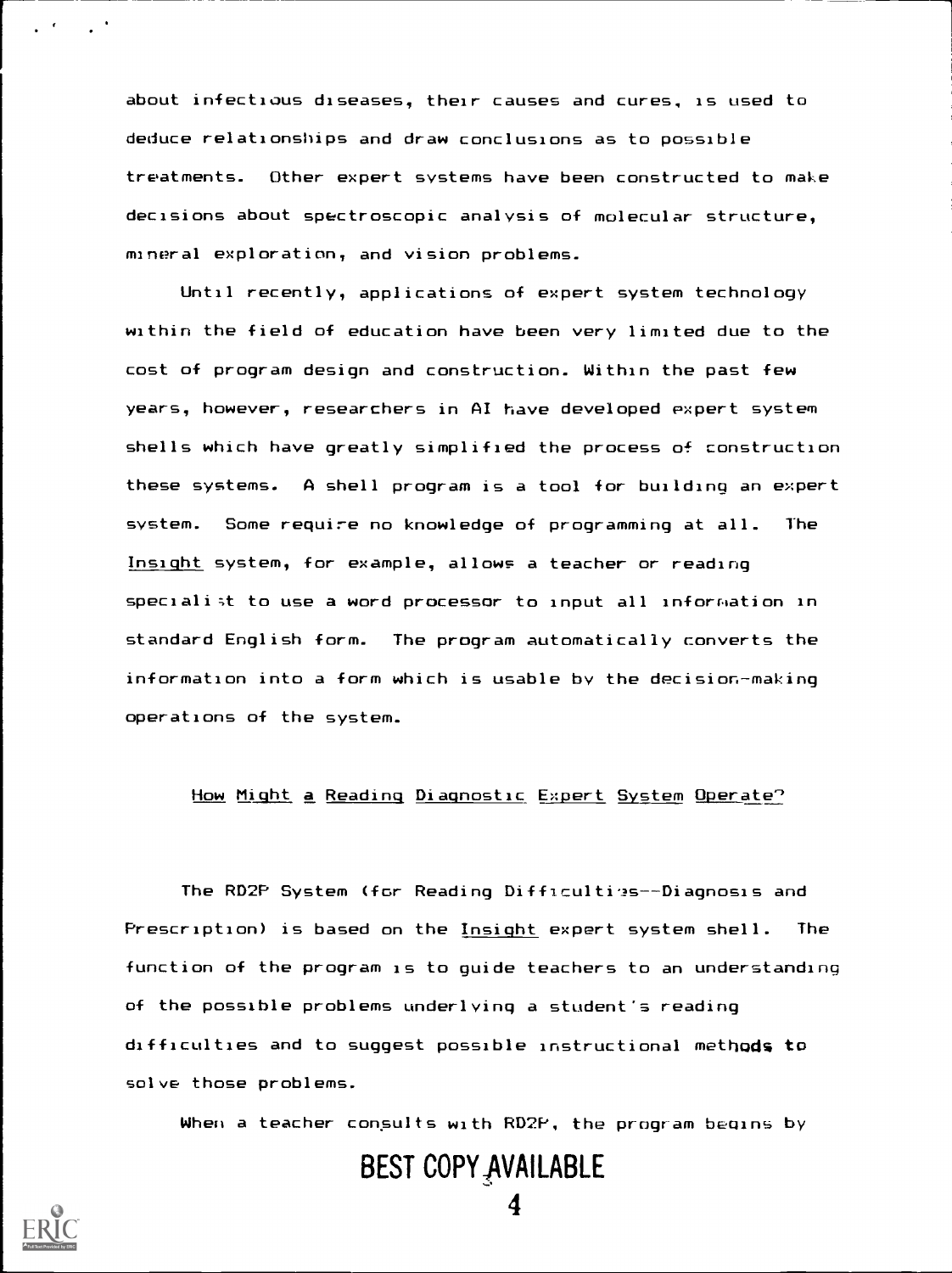asfinq a series of questions about the student. Some deal with observed classroom behaviors and performance (see Figures 1 and 2). Others deal with student achievement on standardized and informal tests (see Figures 3 and 4). Some responses, such as a low score on phonetic analysis, may lead to a detailed series of questions such as that is Figure 4 to provide more in-depth information on that issue.

 $\mathcal{L}_{\text{max}}$  and  $\mathcal{L}_{\text{max}}$ 

An expert system typically has two major components, an inference engine and a knowledge base. The inference engine is the part of the system that operates on the knowledge base, carrying out inferencing procedures according to a prescribed hierarchical sequence. In expert system shells such as Insight, the inference engine is provided. System designers need only concern themselves with construction of the knowledge base.

The knowledge base is composed of several types of information, structured according to a rule system. In a reading diagnostic system, this knowledge base contains the actual information necessary to draw diagnostic and prescriptive conclusions. The information is simple to "program" into the knowledge base. In Insight, the information is typed into the computer using a standard word processor, according to a system of rules known as production rules. Figure 5 presents a simplification of one such rule from the RD2F system.

The rule deals with a diagnosis of comprehension ability of a student as being at the developmental level, that is, of not requiring any correction by the classroom teacher or reading specialist. The rule commands the inference engine to check the



 $\overline{5}$ 

 $\mathcal{F}_{\mathrm{in}}$ 

4

 $\label{eq:2} \Psi_{\alpha\beta} = \frac{3}{2\pi} \frac{1}{2\pi} \frac{2\pi}{\alpha^2} \left[ \frac{2\pi}{\alpha^2} \frac{1}{\alpha^2} \right] \frac{1}{\alpha^2} \, .$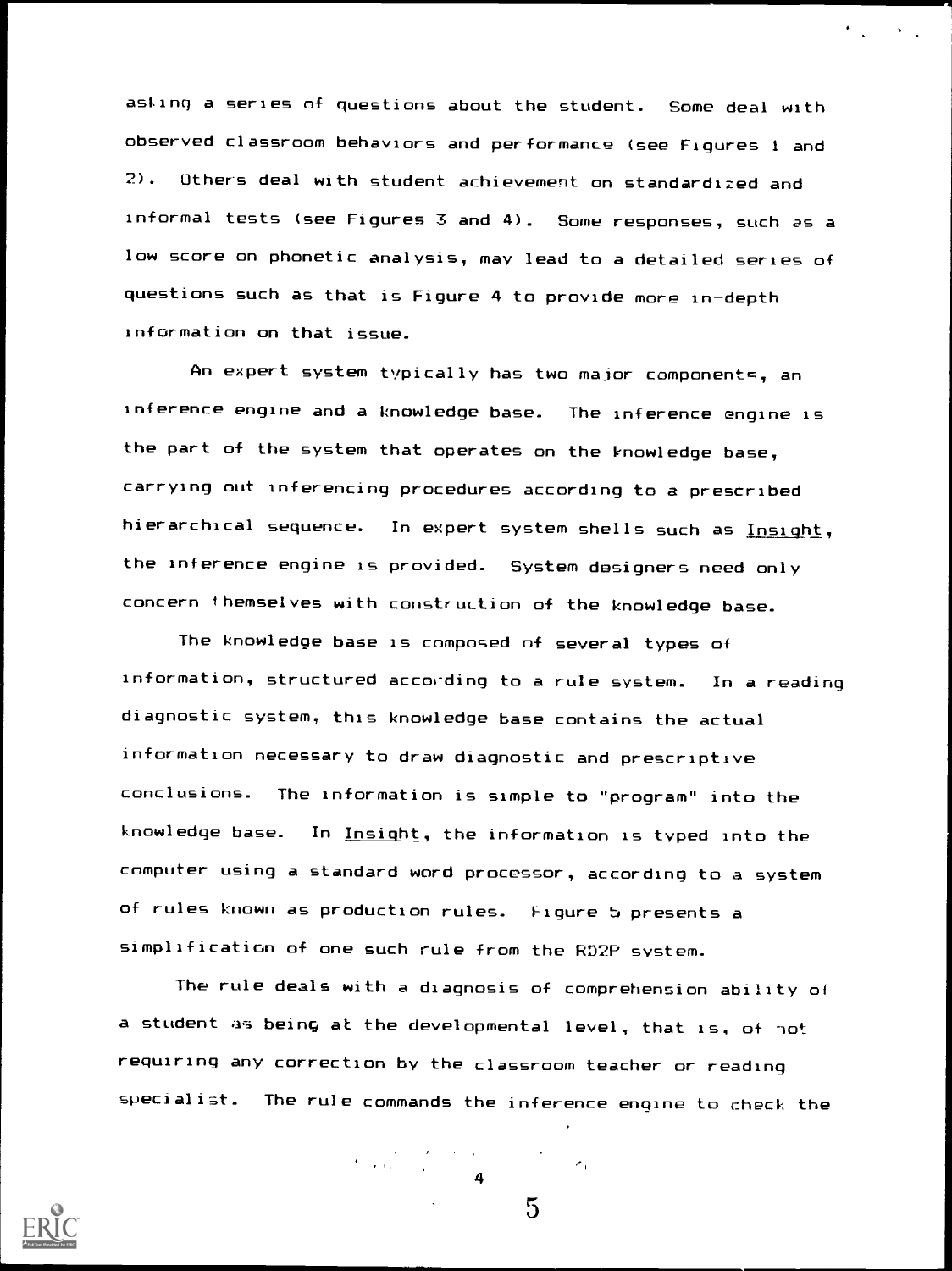Stanford Diagnostic Comprehension Subtest Score to determine whether it is at or above the student's actual grade level. If so, and if that subtest score is also at or above the student's reading potential (as indicated by an aptitude test), then the student is diagnosed as being developmental in comprehension. If either of the two IF statements are not true, another production rule will be activated, leading to another diagnosis.

The expert system shell provides a simple-to-understand format for construction of the production rules. No programming knowledge is necessary. All rules are typed in standard English, though certain basic patterns (such as the RULE--IF--THEN pattern in Figure 5) must be followed.

Each production rule can lead to another production rule further within the knowledge base. For example, a conclusion that a reader is remedial in comprehension might lead to the system's offering the teacher the option of obtaining prescriptive suggestions for techniques and materials to use to remediate comprehension at that student's grade level. The conclusion will also lead to additional questions about comprehension subskill achievement, as the system attempts to discover the causes of the comprehension deficiencies. The teacher's answers to these questions might lead to further diagnoses, such as conclusions that the student is deficient in finding main ideas or in integrating prior knowledge with material being read.

One of the great advantages arising from artificial intelligence research in decision-making has to do with certainty and uncertainty. That is, when a human expert draws a

## BEST COPY<sub>5</sub>AVAILABLE

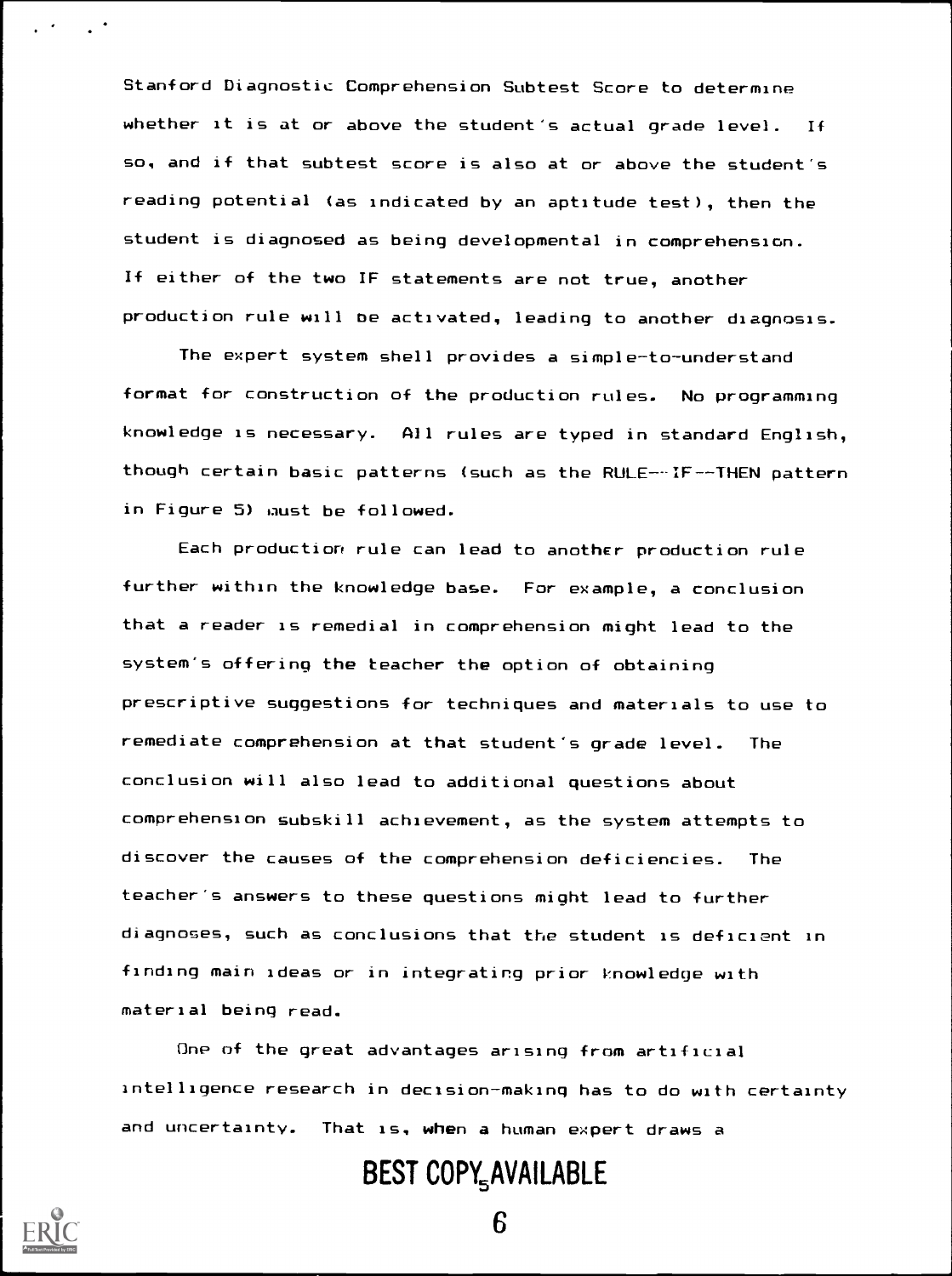conclusion, it is rarely an all-or-nothing affair. There is usually some degree of confidence associated with it. For example, in the conclusion that a student has no comprehension difficulties, the conclusion will be far more sure if the student scored several grades above his expectancy score than if he scored at his expectancy.

Expert systems make provision for varying levels of confidence in the decisions made, such as in the comprehension conclusions or in the teacher observations in Figures 1 and 2. The use of uncertain knowledge in reasoning, called fuzzy knowledge by artificial intelligence experts, is one of the truly innovative developments of AI research.

Confidence levels in the Insight system, for example, are stated using the term CONFIDENCE in conjunction with the rule's concluding statement (see Figure 5). The use of the term CONFIDENCE requires a numerical value between 0 and 100. 0 signifies that the conclusion is completely false and 100 that it is completely true. A confidence of 75 might signify "probably true," 50 might signify "unsure," and 25 "probably false." The inference engine uses mathematical formulas to keep track of the confidence levels of its conclusions. A combination of one conclusion with a 70% confidence vzlue and another, dependent on the truth of the first, with an 80% confidence value, leads to a final conclusion with a 56% confidence level.

7

 $\label{eq:2} \frac{1}{2}\sum_{i=1}^n\frac{1}{\sqrt{2\pi}}\left(\frac{1}{\sqrt{2\pi}}\right)^2\left(\frac{1}{\sqrt{2\pi}}\right)^2.$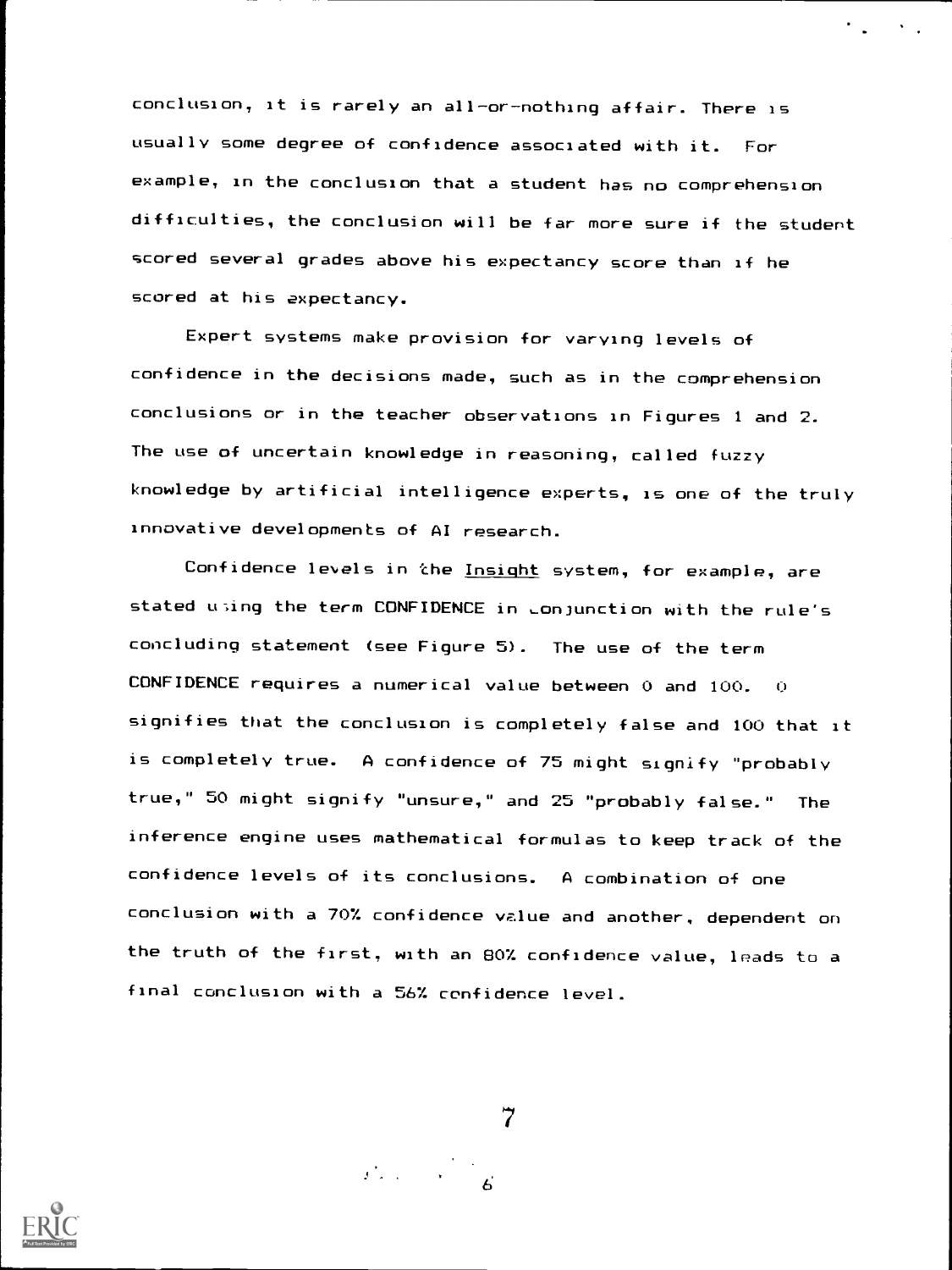### What are the Advantages of Expert Systems"

1. An expert systems allows an organization to place untrained staff in key decision-making positions. Due to the enormous complexity of the educational process, teachers often must make decisions in areas about which they have received little or no training. Is a student suffering from an emotional problem? Does a student have a specific learning deficit? Are there reading skills which the student lacks? Does a special education student need extra kinds of help?

A teather could use an expert system to deal with each of these issues. The system could be designed to obtain information from the teacher, structure the teacher's thinking about the problem, and provide specific ideas for solution of any problems diagnosed.

2. Johns (1982) noted that as many reading research studies were carried out in the decade from 1971 to 1980 as in all other decades combined since the beginning of reading research in the 1880's. Despite the tremendously increased knowledge base, however, teacher training remains much the same. Most teachers in the field have received only a minimum of training in the area of reading, and even well-trained reading specialists have trouble keeping up with developments.

Roger Schank, Director of the Artificial Intelligence Program at Yale, has suggested that AI has the potential of releasing human beings from the burdens of these overwhelming technical demands. Expert systems can free professionals from

> BEST COPY AVAILABLE 7

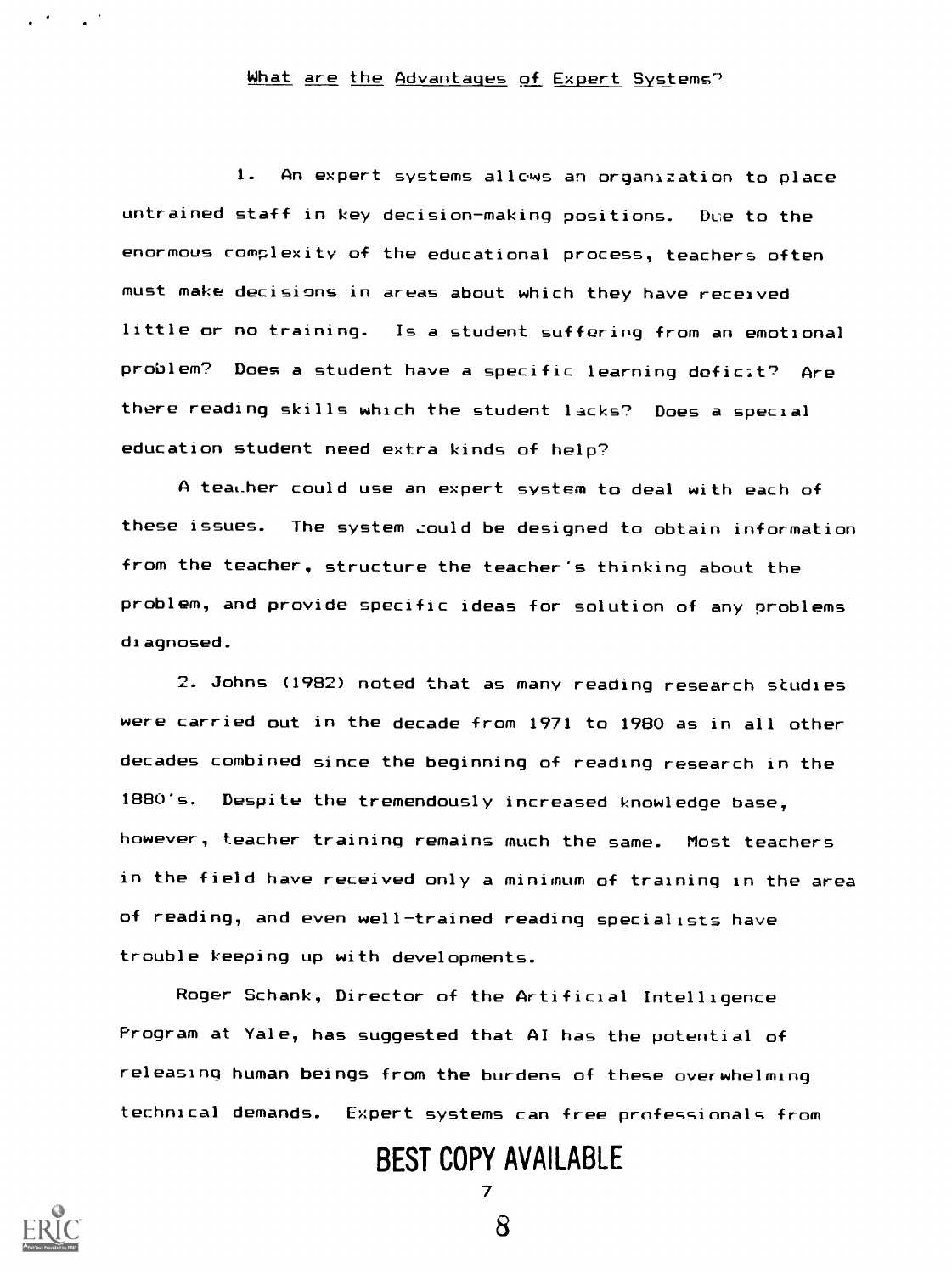this information processing overload so that they can provide services that only humans can offer (1984).

3. An expert system can bring the best and most expensive of expertise to bear on a problem. Imagine, for example, an expert system which combined the diagnostic perspectives of several nationally-known reading experts. Such a system might well be designed to analyze a problem from a variety of viewpoints, offering the teacher-user several alternatives, each based on a different model of the reading process or a different philosophy of instruction.

4. Expert systems can be designed so as not to overlook remote possibilities. Neurological research on such topics as "deep dyslexia", for example, is not well-known to most reading specialists. Orly a very small percen':age of the population of students with reading problems may be affected by such lesser known problems. A comprehensive diagnostic system can be prepared to recognize such cases.

5. A properly designed expert system can be easily updated as new knowledge becomes available. Updates within the production rule knowledge base of an expert system are far easier to make than in traditionally programmed software.

6. Expert systems can be used for teaching purposes. Imagine, for example, a reading specialist being trained in diagnosis. A reading diagnostic expert system could be used as a teaching device, especially if the system can clearly explain its decisions and arrange simulated diagnostic experiences for the<br>learner. Insight are woll is an all which Insight, as well as most other systems, provides a detailed report on the reasoning processes it uses to draw



 $\mathbf{B}$   $\mathbf{Q}$ 

 $\sqrt{2}$   $\sqrt{2}$ 

 $\mathcal{N}_{\text{max}}$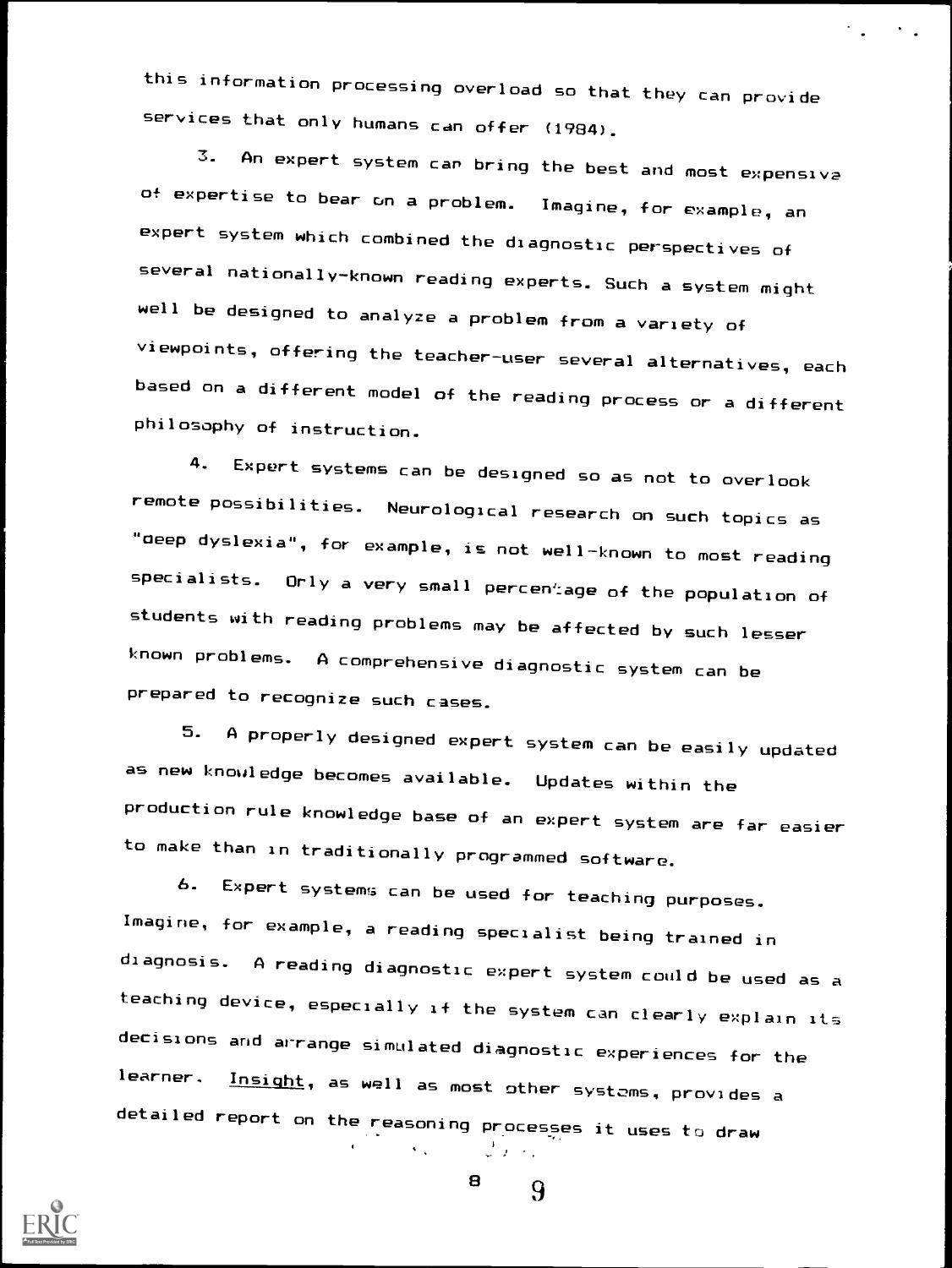conclusions.

 $\mathcal{L}^{(1)}$  and  $\mathcal{L}^{(2)}$ 

7. Finally, and perhaps n.ost importantly, the construction of an expert system within the reading field may be an important experience for the field itself. Too often, .elds of expertise within education suffer from a lack of comprehensive organization. Thinking can be sloppy. Ideas and relationships between those ideas have not been carefully formulated. Research has not been closely analyzed.

The construction of an expert system--or of competing expert systems--must necessarily raise questions about the field of expertise. What are the ultimate goals of the diagnostic process? What are the logical substages involved in achievement of the final diagnosis? What actual evidence does the field have for the components of the knowledge network within the expert system?

One immediate outcome of the construction of such a system would be the pinpointing of areas wh e additional research is needed. An expert system project would benefit greatly from being paired with empirical research in these areas. Certainly the construction of the reading field's first expert system will raise more questions than it answers, but the ultimate outcome would be to greatly strengthen the field in its understanding of its own fundamental structure.

## BEST COPY AVAILABLE

 $-10$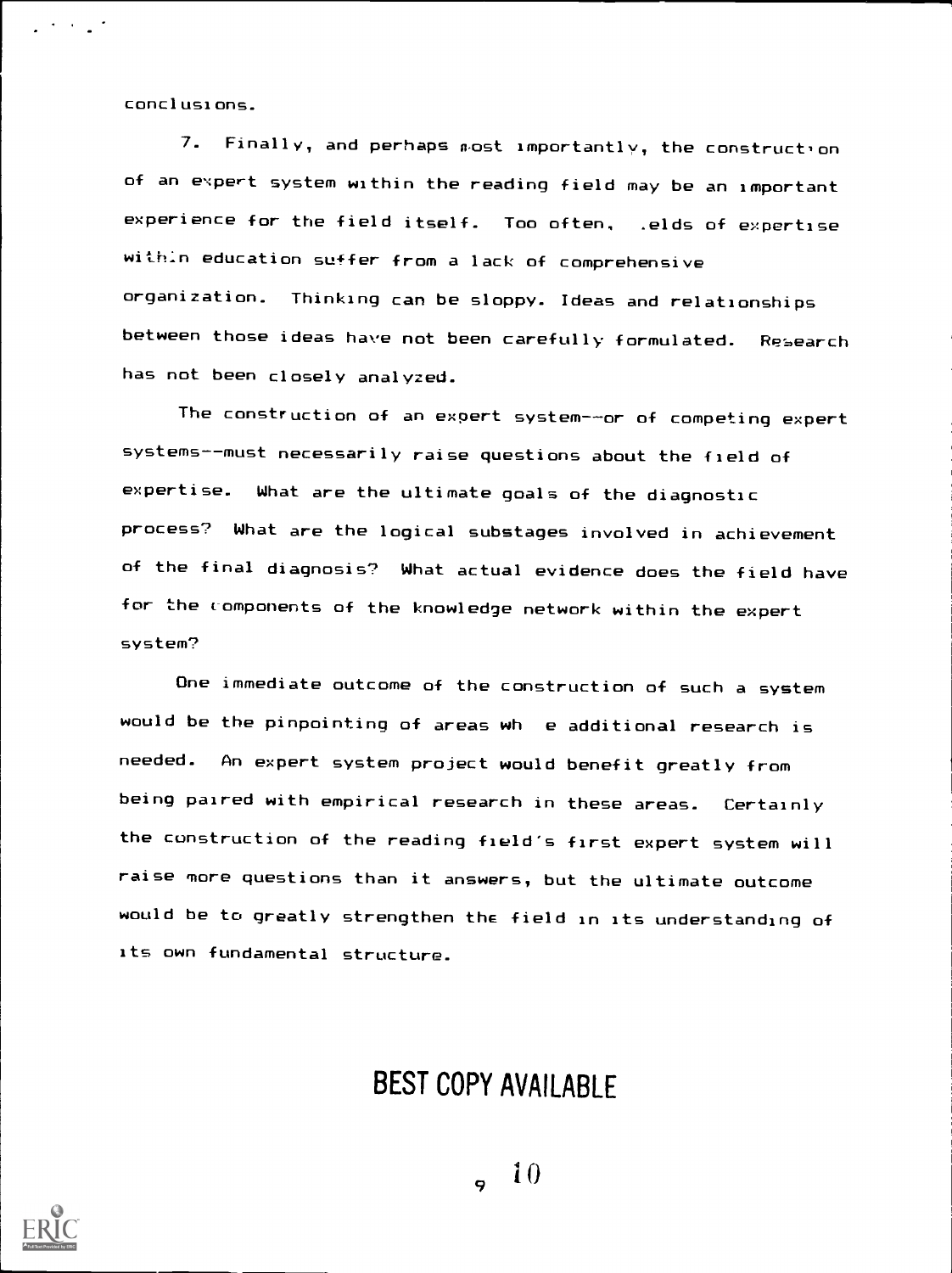$\sum_{i=1}^n \alpha_i \cdot \beta_i = \sum_{i=1}^n \alpha_i$ 

Johns, Jerry L. "Research in Reading: A Century of Inquiry." In Samuel Weintraub, Helen K. Smith, Guss P. Plessas, Nancy L. Ruser, Walter R. Hill, and Michael W. Kibby (Eds.), Summary of Investigations Related to Reading, July 1, 1980, to June 30, 1981. Newark, Del.: International Reading Association, 1982. Schank, Roger C. The Cognitive Computer. Reoding, Mass.:

Addison-Wesley, 1984.

Insight

Level 5 Research, Inc.

4980 S. AlA, Melbourne Beach, FL 32951

11

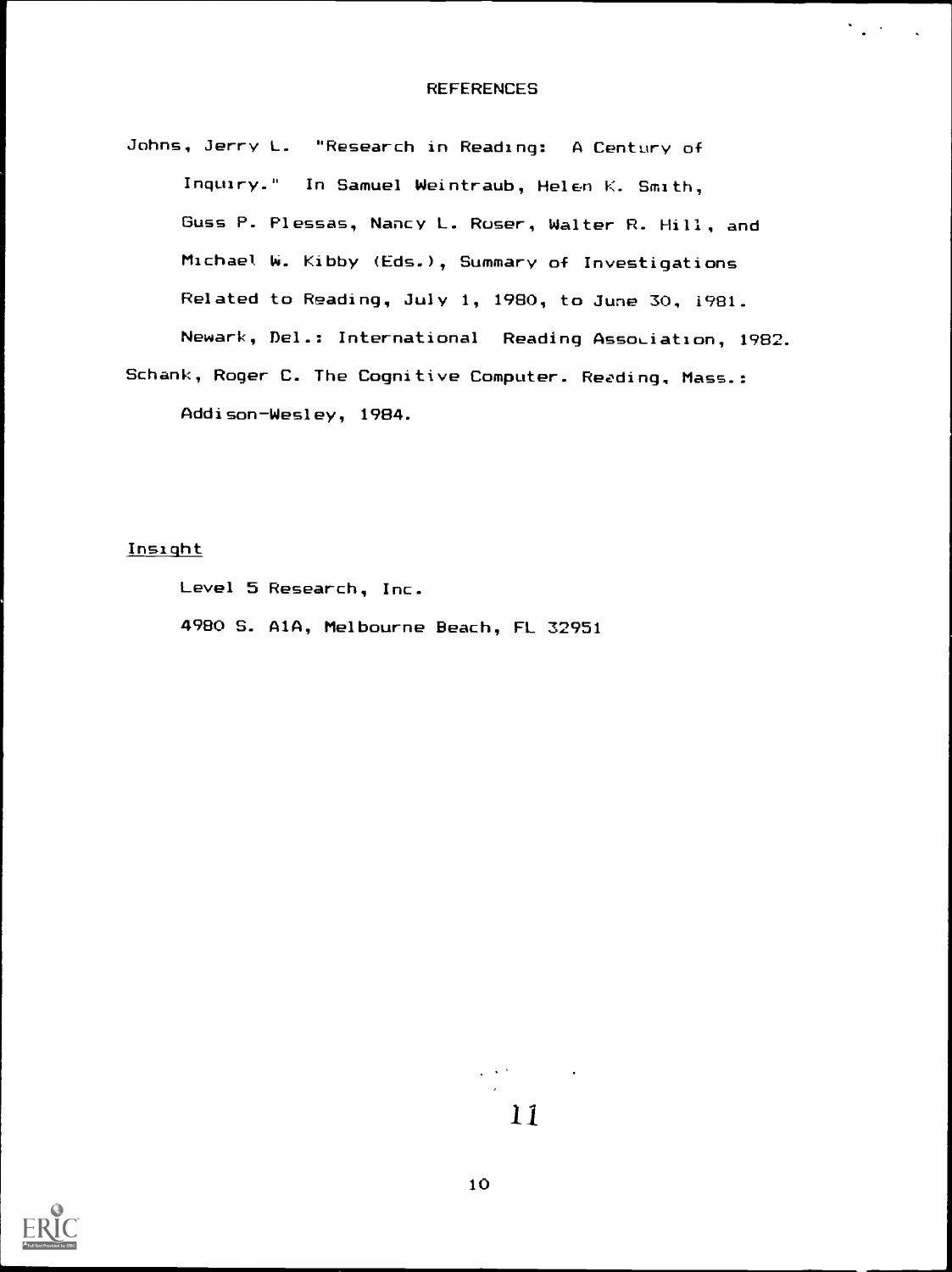#### Figure 1. Teacher observational data

The student has difficulty pronouncing unfamiliar words during oral reading.

(Type the correct number, then press RETURN.)

- 1. I am confident this statement is true.
- 2. This statement is possibly true.
- 3. ' am not sure that this statement is true.
- 4. This statement is possibly false.
- 5. I am confident this statement is false.

(For ioformation on identification of word recognition problems, press Function Vey 4.)

## BEST COPY AVAILABLE



 $\sim 10^{11}$  km s  $^{-1}$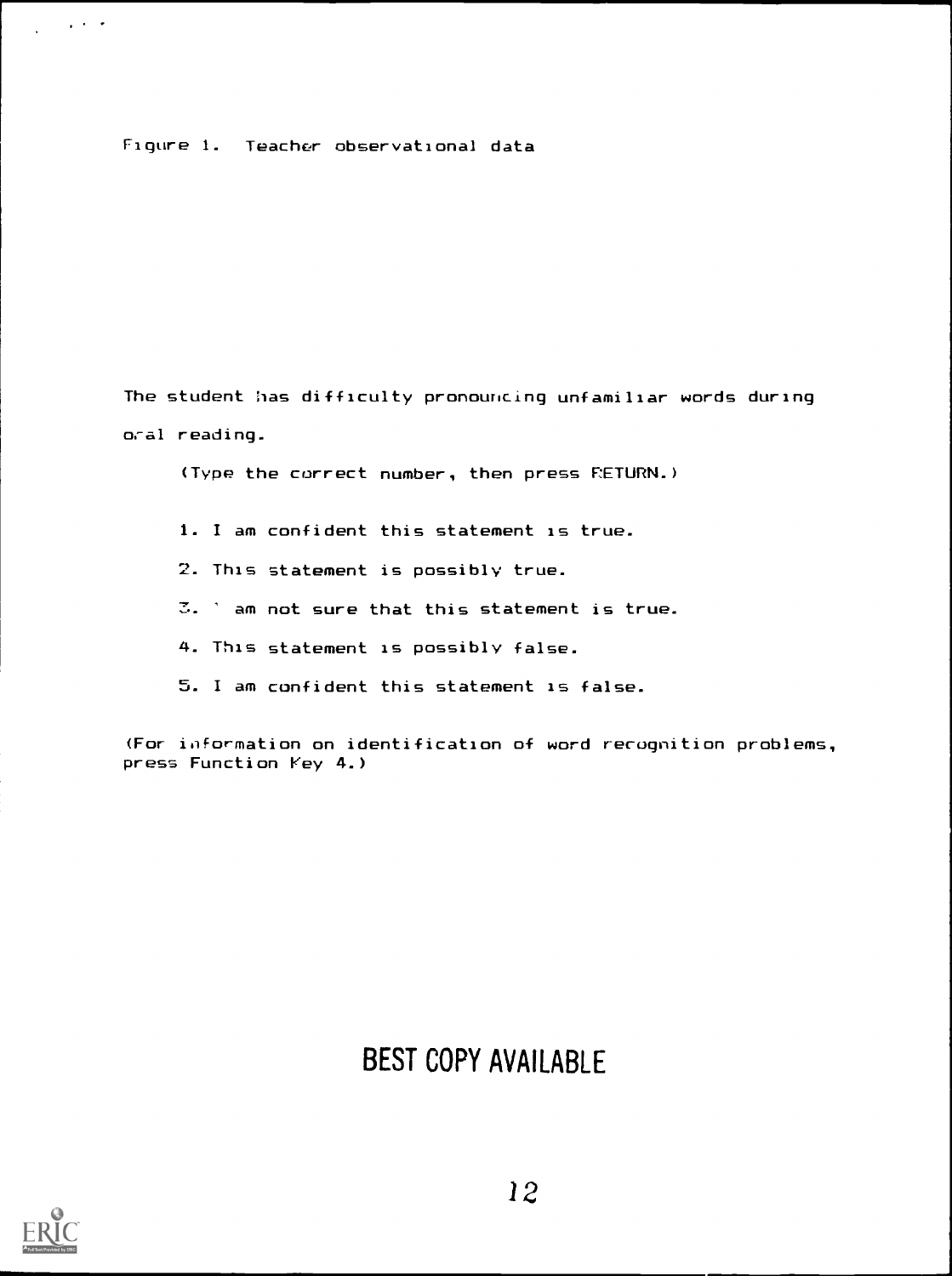Figure 2: Teacher Observational Data

The student is demonstrating a poor attitude toward reading.

 $\sigma_{\rm{max}}$ 

(Type the correct number, then press RET'RN.)

- 1. <sup>I</sup> an confident this statement is true.
- 2. This statement is possibly true.
- 3. I am not sure that this statement is true.
- 4. This statement is possibly false.
- 5. I am confident this statement is false.

(For information on identification of attitude problems, press Function Key 4.)

# $\begin{smallmatrix}13\end{smallmatrix}$